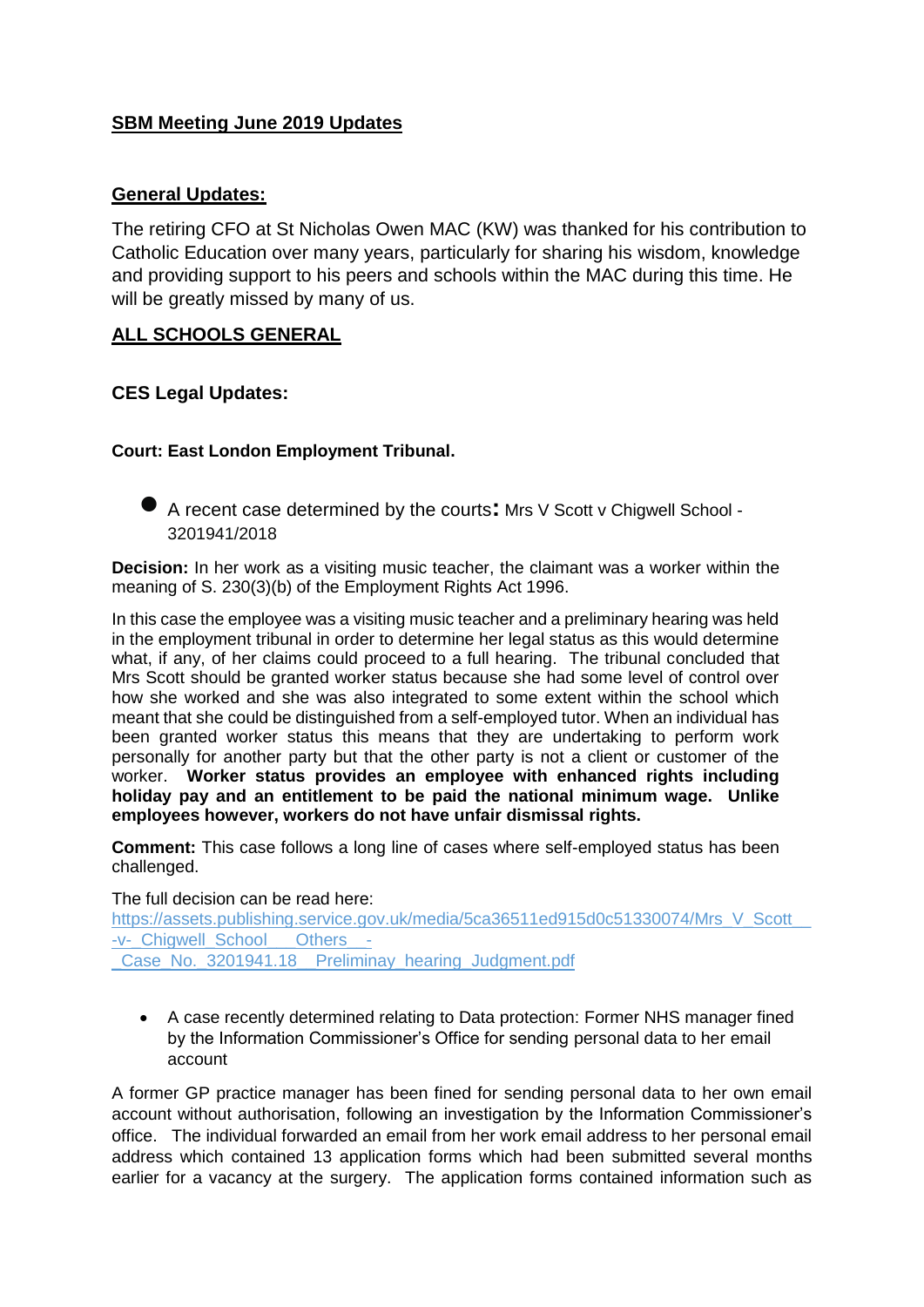names, addresses, personal email addresses, national insurance numbers and personal details for referees.

**Comment:** This case highlights the importance of ensuring that all members of staff receive appropriate data protection training. It is also important to ensure that application forms are not circulated by email and are accessed via a separate secure online folder, such as Google **Drive** 

[https://ico.org.uk/about-the-ico/news-and-events/news-and-blogs/2019/04/former-nhs](https://ico.org.uk/about-the-ico/news-and-events/news-and-blogs/2019/04/former-nhs-manager-fined-for-sending-personal-data-to-her-email-account/)[manager-fined-for-sending-personal-data-to-her-email-account/](https://ico.org.uk/about-the-ico/news-and-events/news-and-blogs/2019/04/former-nhs-manager-fined-for-sending-personal-data-to-her-email-account/)

•The DfE has issued guidance for schools and local authorities on the teachers' pension grant for the financial year 2019 to 2020. The guidance can be accessed here: [https://www.gov.uk/government/publications/teachers-pension-employer-contribution-grant](https://www.gov.uk/government/publications/teachers-pension-employer-contribution-grant-tpecg/pension-grant-methodology)[tpecg/pension-grant-methodology](https://www.gov.uk/government/publications/teachers-pension-employer-contribution-grant-tpecg/pension-grant-methodology)

•The DfE has updated its guidance for schools and local authorities on the teachers' pay grant for the financial years 2018 to 2019 and 2019 to 2020. New and growing schools adjustments information has been added to 2019 to 2020 allocations. The updated guidance can be accessed here:

[https://www.gov.uk/government/publications/teachers-pay-grant](https://www.gov.uk/government/publications/teachers-pay-grant-methodology/teachers-pay-grant-methodology)[methodology/teachers-pay-grant-methodology](https://www.gov.uk/government/publications/teachers-pay-grant-methodology/teachers-pay-grant-methodology)

• **Statutory Testing & Maintenance Returns – Spring 2019** JH is following up with those schools that are still to submit their Statutory Testing and maintenance return. The submission deadline was Friday 10<sup>th</sup> May 2019. If you haven't yet submitted your return could I ask that you do so asap please.

# **ACADEMIES GENERAL**

- The 2018 to 2019 Academy Accounts Direction has been published. There have been minimal changes from last year's version. The main changes are:
	- $\triangleright$  An increased focus on governance and regularity reporting academy companies should expect their auditors to ask more questions on governance this year;
	- $\triangleright$  The requirement to provide a Combined Funds summary note has been removed;
	- $\triangleright$  Changes to the rules relating to depreciation of assets;
	- $\triangleright$  New RPT regime;
	- $\triangleright$  A new requirement to send the annual report and financial statement to every member of the academy company and to every person entitled to receive notice of general meetings.

The direction can be found here:

[https://assets.publishing.service.gov.uk/government/uploads/system/uploads/attachm](https://assets.publishing.service.gov.uk/government/uploads/system/uploads/attachment_data/file/795646/Academies_accounts_direction_2018_to_2019.pdf) [ent\\_data/file/795646/Academies\\_accounts\\_direction\\_2018\\_to\\_2019.pdf](https://assets.publishing.service.gov.uk/government/uploads/system/uploads/attachment_data/file/795646/Academies_accounts_direction_2018_to_2019.pdf)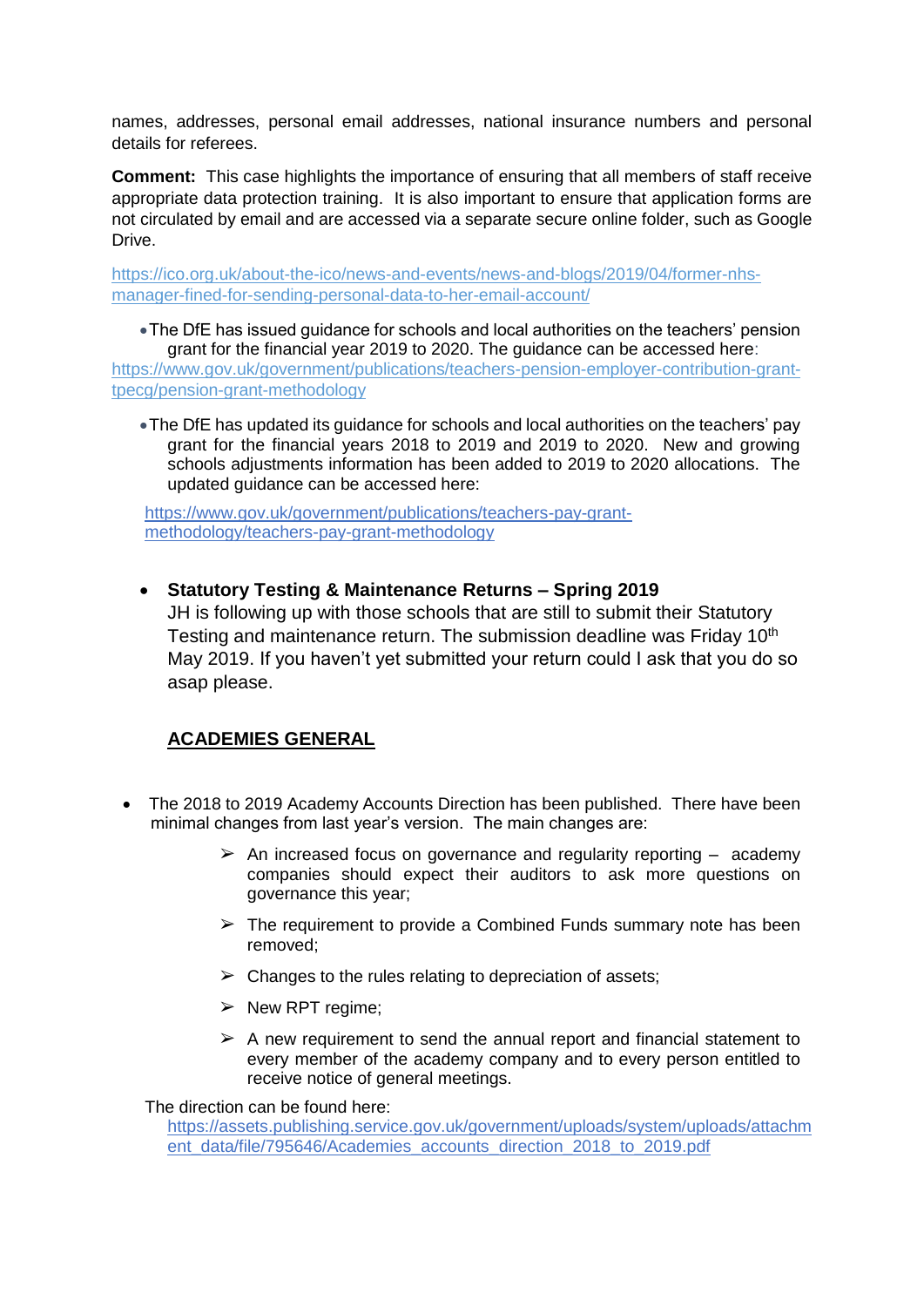• **The new reporting system for Related Party Transactions was launched recently by the DfE.** The online form is now live, and guidance has been published on GOV.UK. The summary guidance describes the scope of the new reporting arrangements and includes a link to where the on-line form can be completed. It can be accessed through the following link: [https://www.gov.uk/government/publications/related-party-transactions](https://www.gov.uk/government/publications/related-party-transactions-information-for-academy-trusts/declare-or-seek-approval-for-related-party-transactions-summary-guidance)[information-for-academy-trusts/declare-or-seek-approval-for-related-party](https://www.gov.uk/government/publications/related-party-transactions-information-for-academy-trusts/declare-or-seek-approval-for-related-party-transactions-summary-guidance)[transactions-summary-guidance](https://www.gov.uk/government/publications/related-party-transactions-information-for-academy-trusts/declare-or-seek-approval-for-related-party-transactions-summary-guidance)

More detailed guidance has also been published, which can be accessed through the following link: [https://www.gov.uk/government/publications/related-party-transactions](https://www.gov.uk/government/publications/related-party-transactions-information-for-academy-trusts)[information-for-academy-trusts](https://www.gov.uk/government/publications/related-party-transactions-information-for-academy-trusts)

As you will see, this includes guidance which is specific to church schools. The church schools guidance includes reference to the ongoing work that is taking place with the ESFA and the DfE as certain sections of the form do not currently work for our sector when reporting a diocesan contribution/levy. This will be addressed as the system is developed during the period between now and September. This is because we now have agreement that these payments only need to be declared, and do not require prior approval.

# **VA SCHOOLS GENERAL**

- The LCVAP programme for 2019/20 have now been agreed with each LA. If we haven't already been in touch with you regarding your bids, we will be in touch shortly. At the last meeting I provided an overview of the entire programme; to recap, whilst the total allocation across the Diocese is not an insignificant amount of capital, circa £5.9 million the programme was heavily oversubscribed in some area's which means unfortunately, not all schools will be receiving funding this year.
- For your information and update, TG is a member of the national Capital working group; working with other Dioceses and the CES in developing administration of the LCVAP programme from March 2020 onwards. It is at this point in time that the Diocese will become the responsible body for delivering the programme across all of our LA's.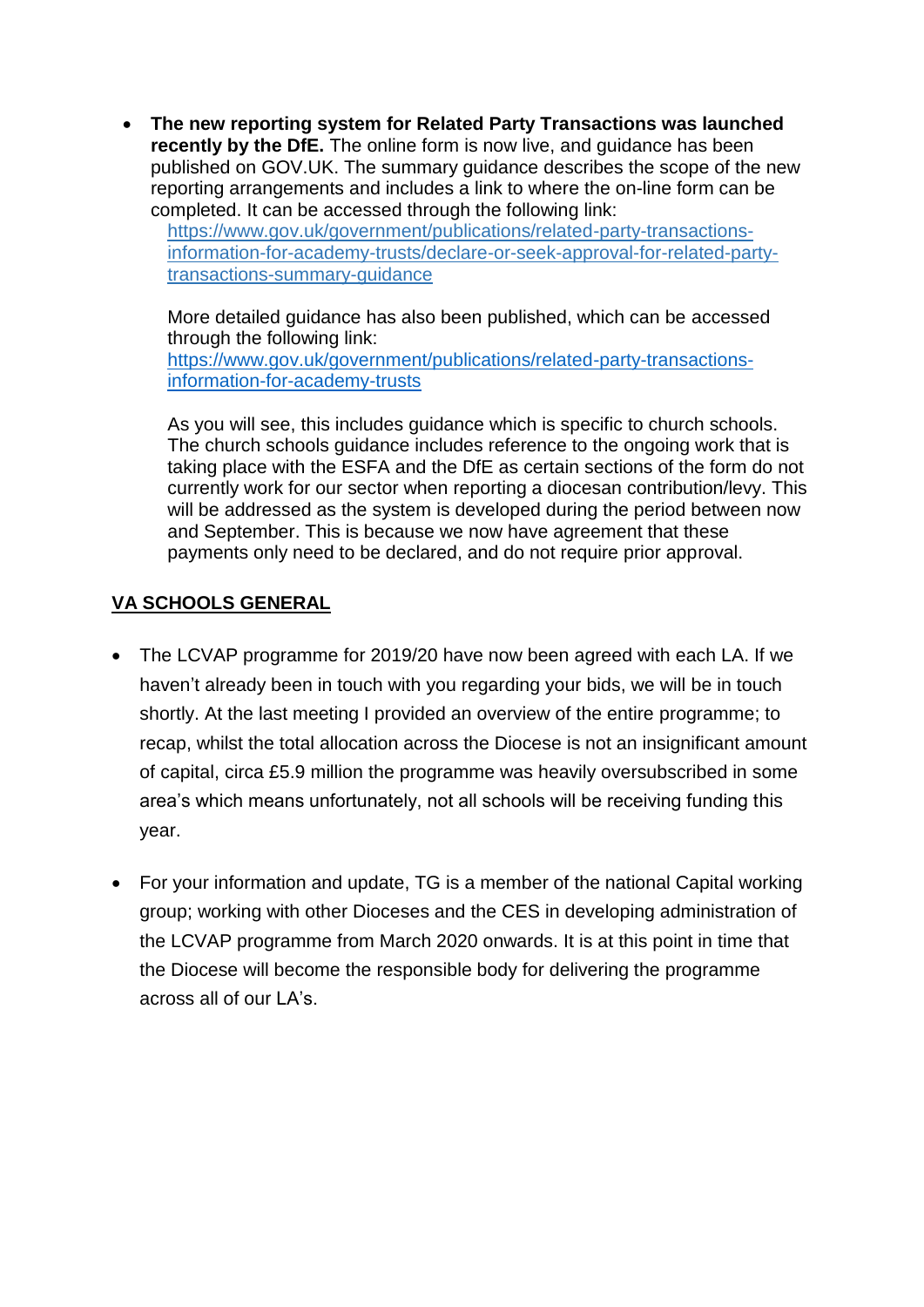# **FUNDING/GRANT UPDATES**

#### **The Froebelian Trust**

has announced that it has re-opened its Innovation Grants scheme. The Trust has allocated a fund of £40,000 for new application to the 2019 Innovation Grants Programme. The programme supports projects that offer new ways and new environments that support children to play expressively and creatively to achieve high quality learning and education.

Registered charities, schools and international charities can apply for projects spread over 1 or 2 years that support children between the ages of  $0 - 8$  to play expressively and creatively and that apply at least one of the Trust's named Froebelian principles.

Deadline: 24 June 2019 at 5pm

For more information visit:<https://www.froebel.org.uk/apply/froebelian-innovation-grants/>

### **The Ford Britain Trust**

Registered charities, schools or PTAs (non-fee paying, state sector schools only) and not for profit organisations can apply for a grant of up to £3,000 to support a range of projects/activities.

Grant applications supporting the following activities will be considered:

- Work that has clear benefits to the local community/environment
- Work with young people/children
- Education/schools (mainstream)
- Special education needs
- People with disabilities
- Contributions to capital projects (e.g. refurbishments)
- Capital expenditure items (e.g. furniture/equipment/computers)
- Contribution towards the purchase of new Ford vehicles (maximum grant £2,000)

There are two types of grants to apply for: small grants for amounts up to £250, and large grants up to a maximum of £3,000.

Deadlines:

Small grants: 30 June 2019

Large grants: 31 July 2019.

For more information visit: [https://www.ford.co.uk/experience-ford/about-ford/ford-britain](https://www.ford.co.uk/experience-ford/about-ford/ford-britain-trust)[trust](https://www.ford.co.uk/experience-ford/about-ford/ford-britain-trust)